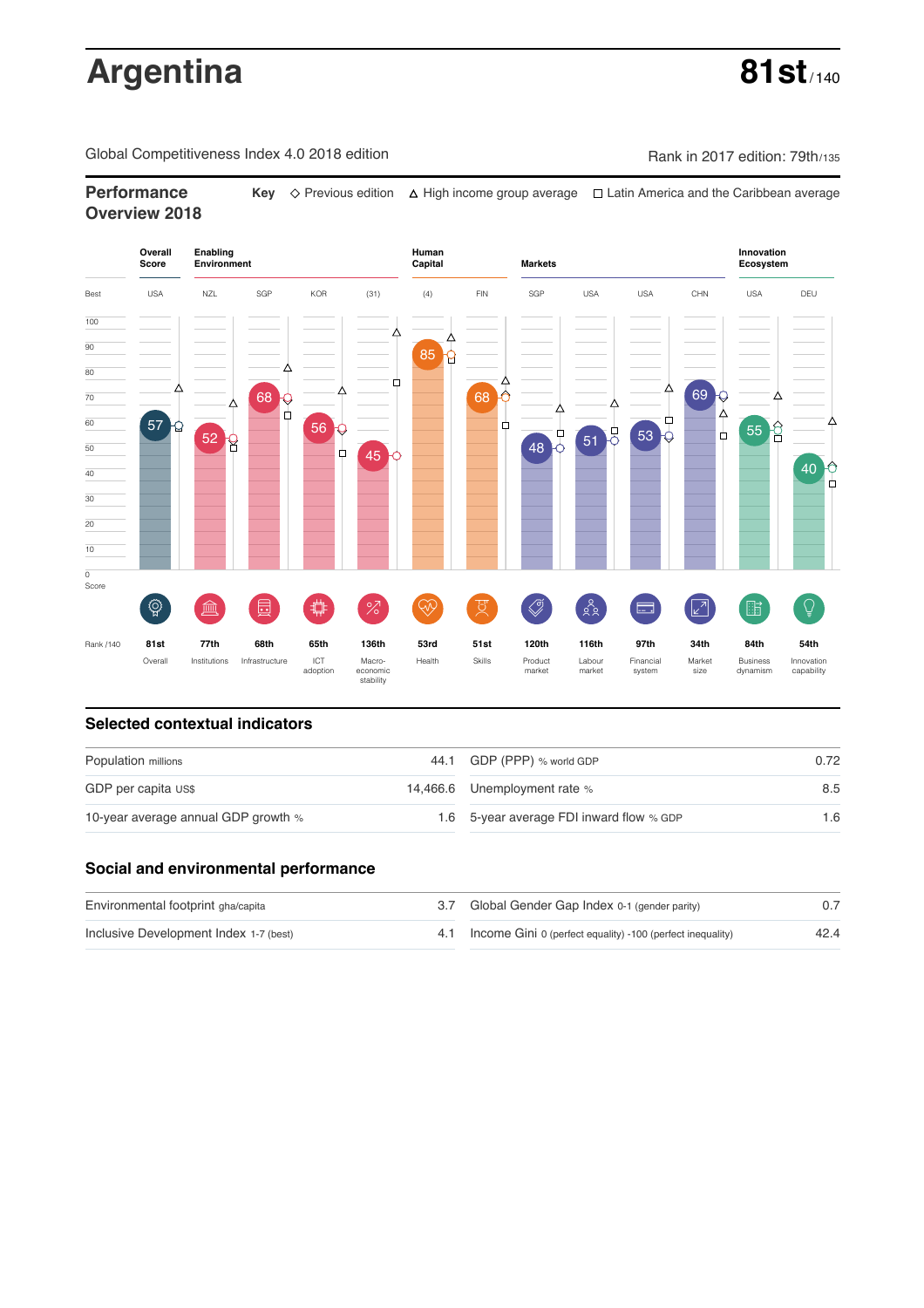# **Argentina 81st**/140

| <b>Index Component</b>                                                   | Value          | Score *              | Rank/140 | <b>Best Performer</b>       |
|--------------------------------------------------------------------------|----------------|----------------------|----------|-----------------------------|
| 寙<br>Pillar 1: Institutions 0-100 (best)                                 |                | $51.5$ ↑             | 77       | <b>New Zealand</b>          |
| 1.01 Organized crime 1-7 (best)                                          | 4.1            | 52.0 ↑               | 106      | Finland                     |
| 1.02 Homicide rate /100,000 pop.                                         | 5.9            | 81.6 ↑               | 95       | Multiple (9)                |
| 1.03 Terrorism incidence 0 (very high) -100 (no incidence)               | 99.8           | 99.8 ↓               | 71       | Multiple (24)               |
| 1.04 Reliability of police services 1-7 (best)                           | 3.4            | 40.0 ↑               | 115      | Finland                     |
| 1.05 Social capital 0-100 (high)                                         | 50.4           | 50.4 $\sqrt{ }$      | 68       | Australia                   |
| 1.06 Budget transparency 0-100 (best)                                    | 96.2           | $96.2 =$             | 3        | Multiple (2)                |
| 1.07 Judicial independence 1-7 (best)                                    | 3.1            | $34.7 \; \downarrow$ | 101      | Finland                     |
| 1.08 Efficiency of legal framework in challenging regulations 1-7 (best) | 2.8            | 30.4 $\uparrow$      | 101      | Finland                     |
| 1.09 Freedom of the press 0-100 (worst)                                  | 26.1           | 74.0 ↓               | 44       | Norway                      |
| 1.10 Burden of government regulation 1-7 (best)                          | 2.5            | 25.6 个               | 126      | Singapore                   |
| 1.11 Efficiency of legal framework in settling disputes 1-7 (best)       | 2.7            | $29.1 +$             | 119      | Singapore                   |
| 1.12 E-Participation Index 0-1 (best)                                    | 0.62           | 62.4 $\sqrt{ }$      | 84       | Multiple (3)                |
| 1.13 Future orientation of government 1-7 (best)                         | 3.5            | 41.2 ↑               | 83       | Singapore                   |
| 1.14 Incidence of corruption 0-100 (best)                                | 39.0           | 39.0 个               | 73       | New Zealand                 |
| 1.15 Property rights 1-7 (best)                                          | 3.7            | 44.8 ↑               | 114      | Finland                     |
| 1.16 Intellectual property protection 1-7 (best)                         | 3.7            | 45.8 ↑               | 95       | Finland                     |
|                                                                          | 13.5           | 45.0 ↑               | 83       | Singapore                   |
| 1.17 Quality of land administration 0-30 (best)                          |                |                      |          |                             |
| 1.18 Strength of auditing and reporting standards 1-7 (best)             | 4.1            | $51.4$ 1             | 104      | Finland                     |
| 1.19 Conflict of interest regulation 0-10 (best)                         | 5.0            | $50.0 =$             | 95       | Multiple (2)                |
| 1.20 Shareholder governance 0-10 (best)                                  | 7.7            | $77.0 =$             | 10       | Kazakhstan                  |
| 圓<br>Pillar 2: Infrastructure 0-100 (best)                               |                | 67.6 ↑               | 68       | Singapore                   |
| 2.01 Road connectivity index 0-100 (best)                                | 92.6           | $92.6 =$             | 11       | <b>United States</b>        |
| 2.02 Quality of roads 1-7 (best)                                         | 3.4            | 40.5 ↑               | 93       | Singapore                   |
| 2.03 Railroad density km of roads/square km                              | 10.3           | $25.7 =$             | 55       | Multiple (20)               |
| 2.04 Efficiency of train services 1-7 (best)                             | 2.5            | 25.7 ↑               | 95       | Switzerland                 |
| 2.05 Airport connectivity score                                          | 80,596.6       | 59.1 ↑               | 48       | Multiple (8)                |
| 2.06 Efficiency of air transport services 1-7 (best)                     | 4.3            | $55.5$ ↑             | 83       | Singapore                   |
| 2.07 Liner Shipping Connectivity Index 0-157.1 (best)                    | 32.9           | $32.9 +$             | 51       | Multiple (4)                |
| 2.08 Efficiency of seaport services 1-7 (best)                           | 3.7            | 45.8 ↑               | 81       | Singapore                   |
| 2.09 Electrification rate % pop.                                         | 99.6           | 99.6 个               | 73       | Multiple (66)               |
| 2.10 Electric power transmission and distribution losses % output        | 13.2           | $90.5$ ↑             | 86       | Multiple (9)                |
| 2.11 Exposure to unsafe drinking water % pop.                            | 5.1            | 96.8 ↑               | 32       | Multiple (23)               |
| 2.12 Reliability of water supply 1-7 (best)                              | 4.9            | 65.1 $\uparrow$      | 67       | Switzerland                 |
| Pillar 3: ICT adoption 0-100 (best)                                      |                | 56.2 ↑               | 65       | Korea, Rep.                 |
|                                                                          |                |                      |          |                             |
| 3.01 Mobile-cellular telephone subscriptions /100 pop.                   | 139.8          | $100.0 =$            | 26       | Multiple (68)               |
| 3.02 Mobile-broadband subscriptions /100 pop.                            | 78.1           | n/a                  | 55       | <b>United Arab Emirates</b> |
| 3.03 Fixed-broadband Internet subscriptions /100 pop.                    | 17.8           | 35.6 个               | 54       | Switzerland                 |
| 3.04 Fibre Internet subscriptions /100 pop.                              | 0.4            | n/a                  | 73       | Korea, Rep.                 |
| 3.05 Internet users % pop.                                               | 71.0           | 71.0 ተ               | 53       | Iceland                     |
| ℅<br>Pillar 4: Macroeconomic stability 0-100 (best)                      |                | $44.9 =$             | 136      | Multiple (31)               |
| 4.01 Inflation annual % change                                           | 25.7           | $39.8 =$             | 137      | Multiple (74)               |
| 4.02 Debt dynamics 0-100 (best)                                          | 50.0           | $50.0 =$             | 64       | Multiple (36)               |
| ₩<br>Pillar 5: Health 0-100 (best)                                       |                | $85.1$ 1             | 53       | Multiple (4)                |
| 5.01 Healthy life expectancy years                                       | 67.2           | 85.1 个               | 52       | Multiple (4)                |
| 文                                                                        | $\overline{a}$ | 68.4 $\downarrow$    | 51       | <b>Finland</b>              |
| Pillar 6: Skills 0-100 (best)                                            |                |                      |          |                             |
| 6.01 Mean years of schooling Years                                       | 10.1           | $67.3 =$             | 57       | Finland                     |
| 6.02 Extent of staff training 1-7 (best)                                 | 3.7            | 44.8 ↓               | 88       | Switzerland                 |
| 6.03 Quality of vocational training 1-7 (best)                           | 4.5            | 58.2 $\sqrt{ }$      | 42       | Switzerland                 |
| 6.04 Skillset of graduates 1-7 (best)                                    | 4.0            | 50.0 $\sqrt{ }$      | 71       | Switzerland                 |
| 6.05 Digital skills among population 1-7 (best)                          | 4.0            | 49.2 ↑               | 78       | Sweden                      |
| 6.06 Ease of finding skilled employees 1-7 (best)                        | 4.1            | 51.7 ↓               | 69       | <b>United States</b>        |
| 6.07 School life expectancy Years                                        | 17.4           | $96.8 =$             | 13       | Multiple (9)                |
| 6.08 Critical thinking in teaching 1-7 (best)                            | 3.1            | 35.6 $\sqrt{ }$      | 89       | <b>United States</b>        |
| 6.09 Pupil-to-teacher ratio in primary education Ratio                   | 17.2           | $81.9 =$             | 57       | Multiple (6)                |